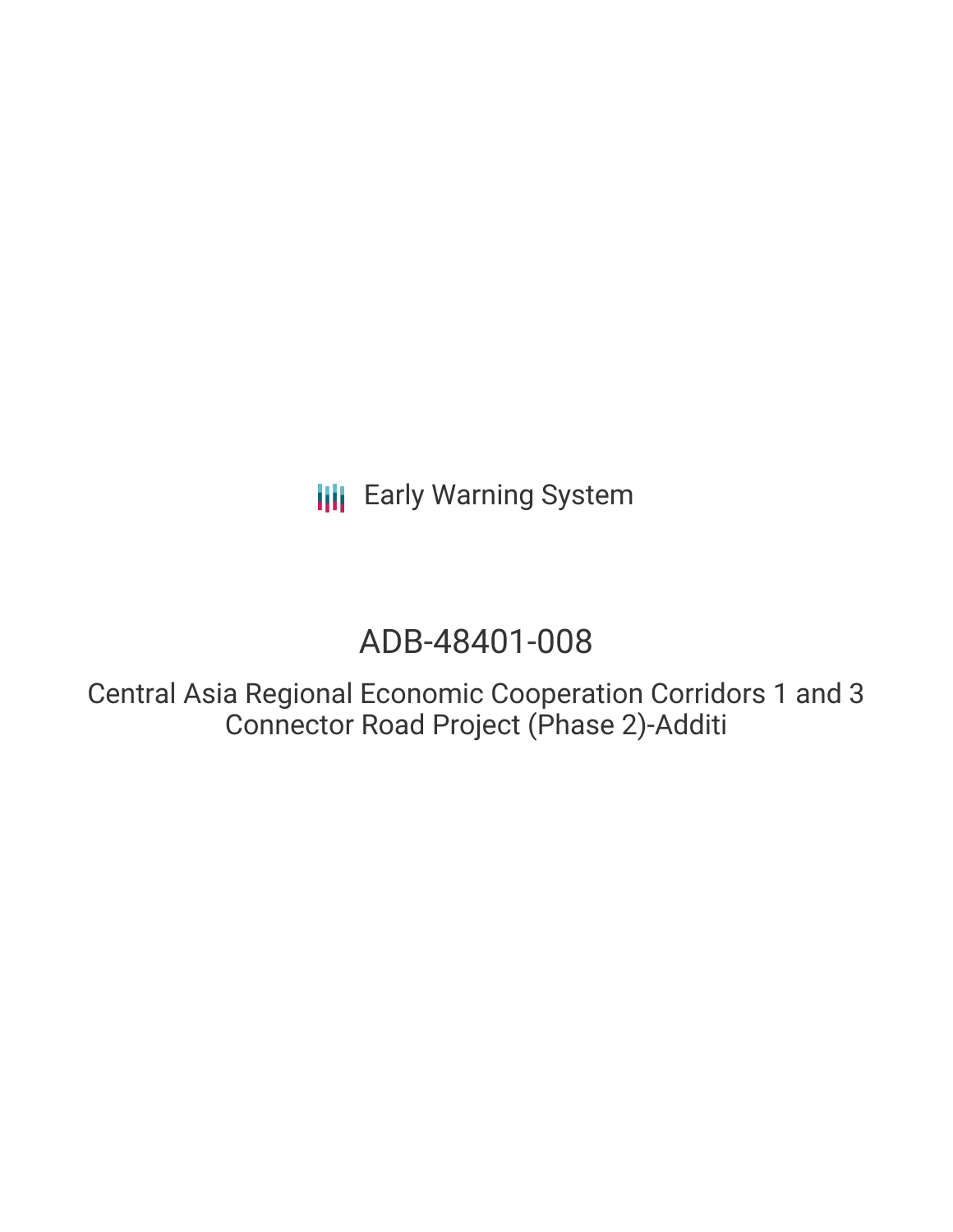

### Early Warning System Central Asia Regional Economic Cooperation Corridors 1 and 3 Connector Road Project (Phase 2)- Additi

#### **Quick Facts**

| <b>Countries</b>               | Kyrgyzstan                   |
|--------------------------------|------------------------------|
| <b>Financial Institutions</b>  | Asian Development Bank (ADB) |
| <b>Status</b>                  | Approved                     |
| <b>Bank Risk Rating</b>        | B                            |
| <b>Voting Date</b>             | 2018-10-31                   |
| <b>Borrower</b>                | Government of Kyrgyzstan     |
| <b>Sectors</b>                 | Transport                    |
| <b>Investment Type(s)</b>      | Grant, Loan                  |
| <b>Investment Amount (USD)</b> | \$78.00 million              |
| <b>Loan Amount (USD)</b>       | $$68.50$ million             |
| <b>Grant Amount (USD)</b>      | \$9.50 million               |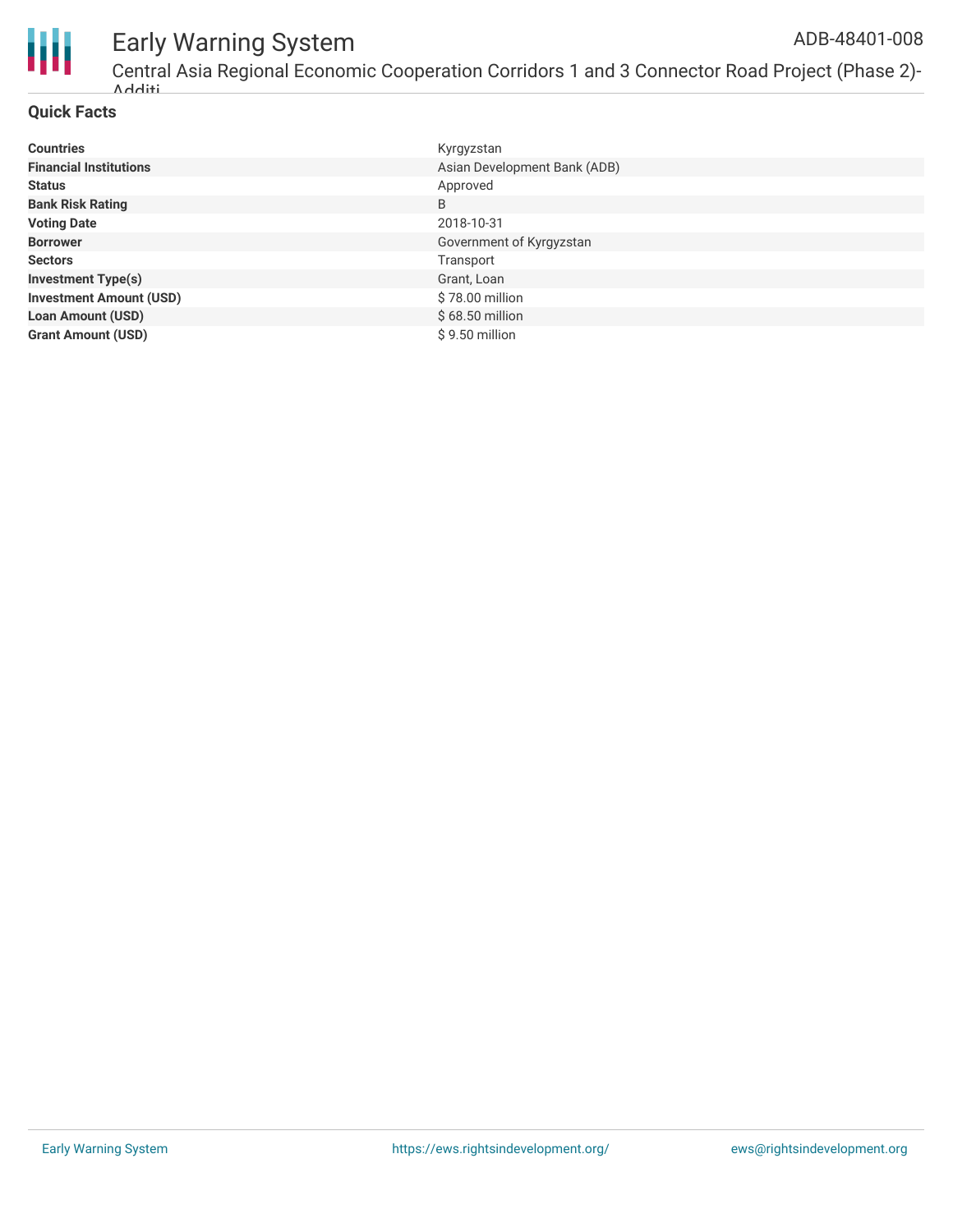

#### **Project Description**

According to ADB website, the project will connect two major Central Asia Regional Economic Cooperation (CAREC) regional corridors by rehabilitating a crucial connector road, part of the North-South Alternate Corridor, which is a priority in the National Sustainable Development Strategy. It will (i) improve connectivity and mobility, and (ii) link economically underprivileged regions with economic hubs.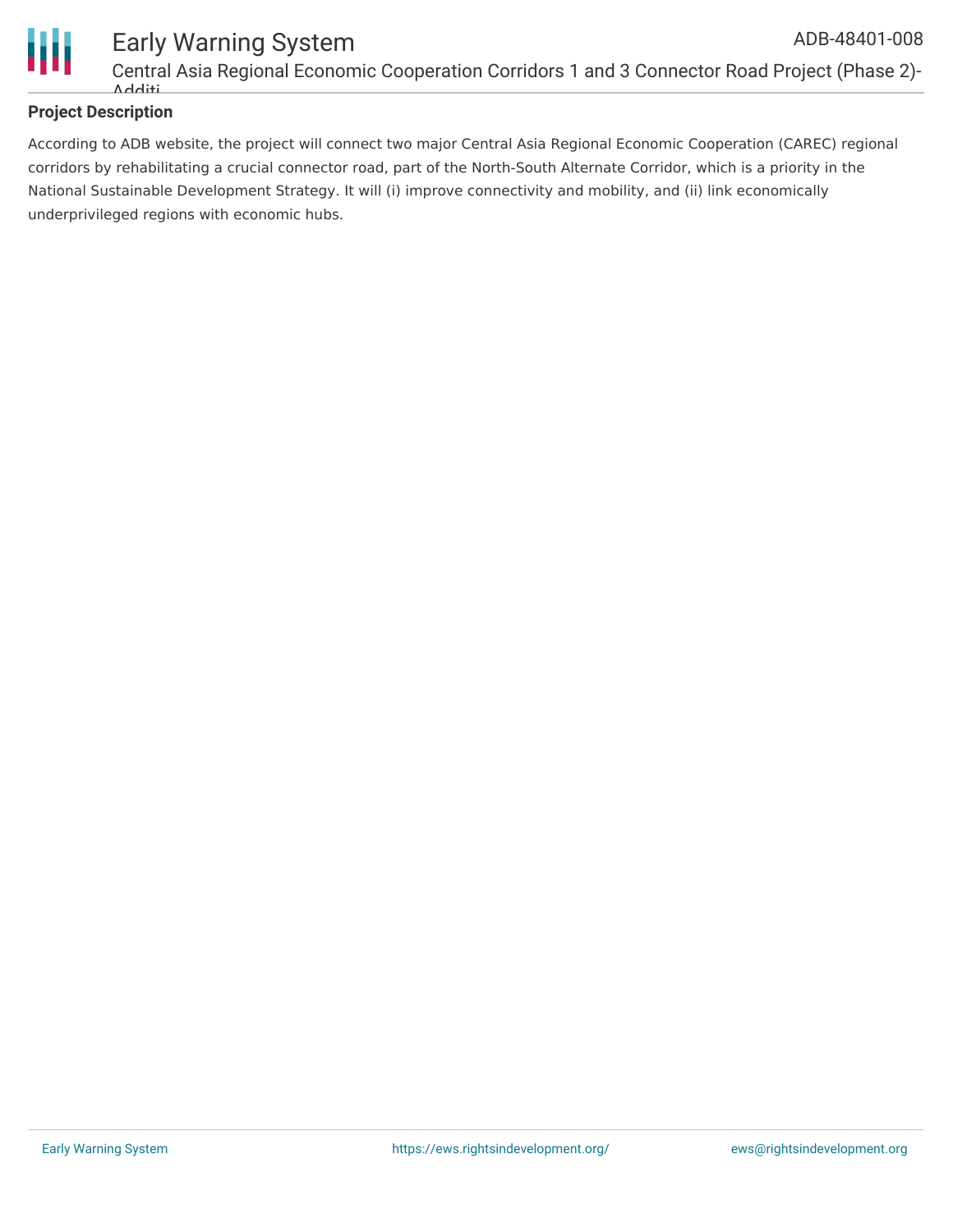

Central Asia Regional Economic Cooperation Corridors 1 and 3 Connector Road Project (Phase 2)- Additi ADB-48401-008

#### **Investment Description**

Asian Development Bank (ADB)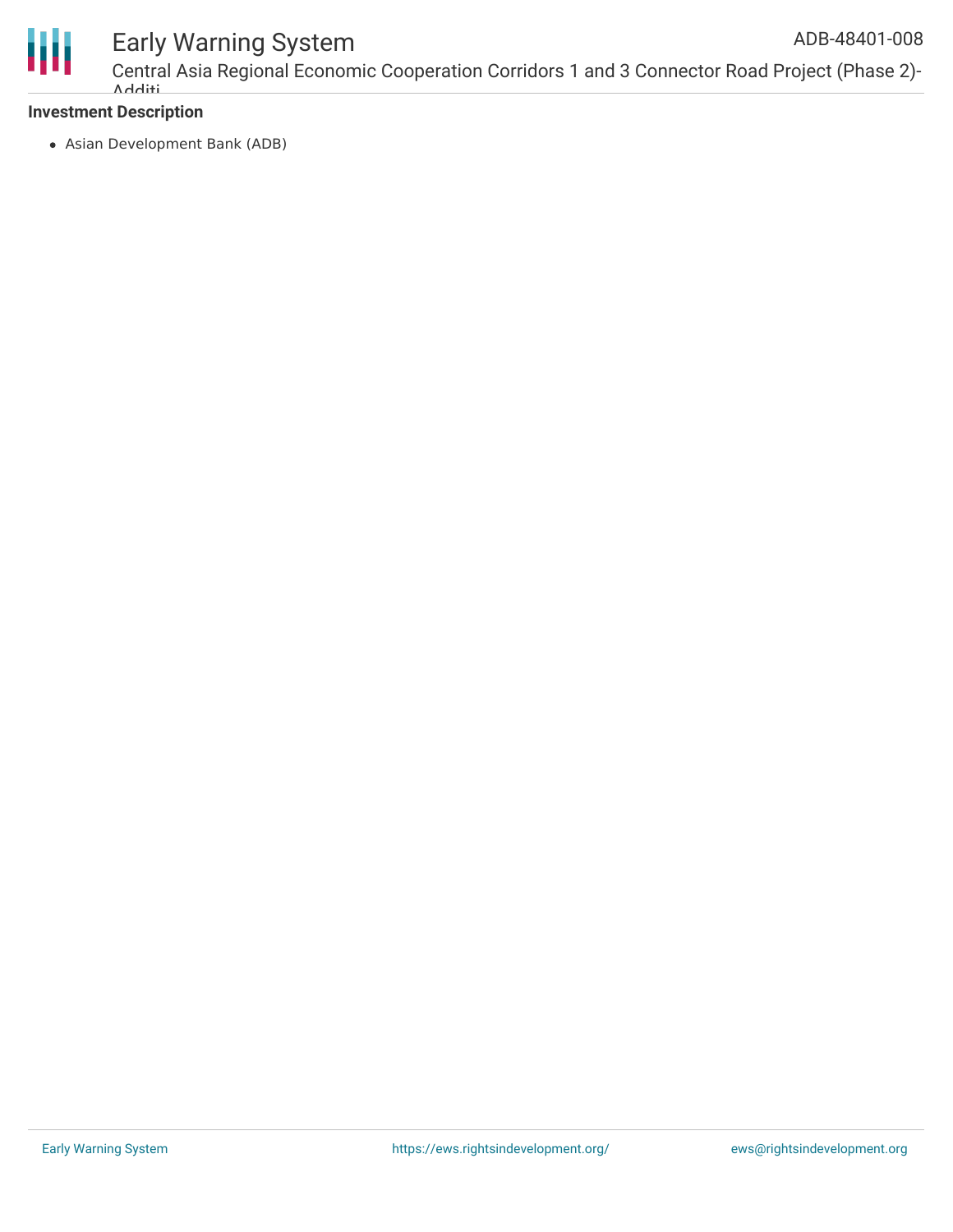

Central Asia Regional Economic Cooperation Corridors 1 and 3 Connector Road Project (Phase 2)- Additi

#### **Contact Information**

#### **Executing Agency: Ministry of Transport and Roads**

42, N. Isanov St. Bishkek City 720017 Kyrgyz Republic

#### **ACCOUNTABILITY MECHANISM OF ADB**

The Accountability Mechanism is an independent complaint mechanism and fact-finding body for people who believe they are likely to be, or have been, adversely affected by an Asian Development Bank-financed project. If you submit a complaint to the Accountability Mechanism, they may investigate to assess whether the Asian Development Bank is following its own policies and procedures for preventing harm to people or the environment. You can learn more about the Accountability Mechanism and how to file a complaint at: http://www.adb.org/site/accountability-mechanism/main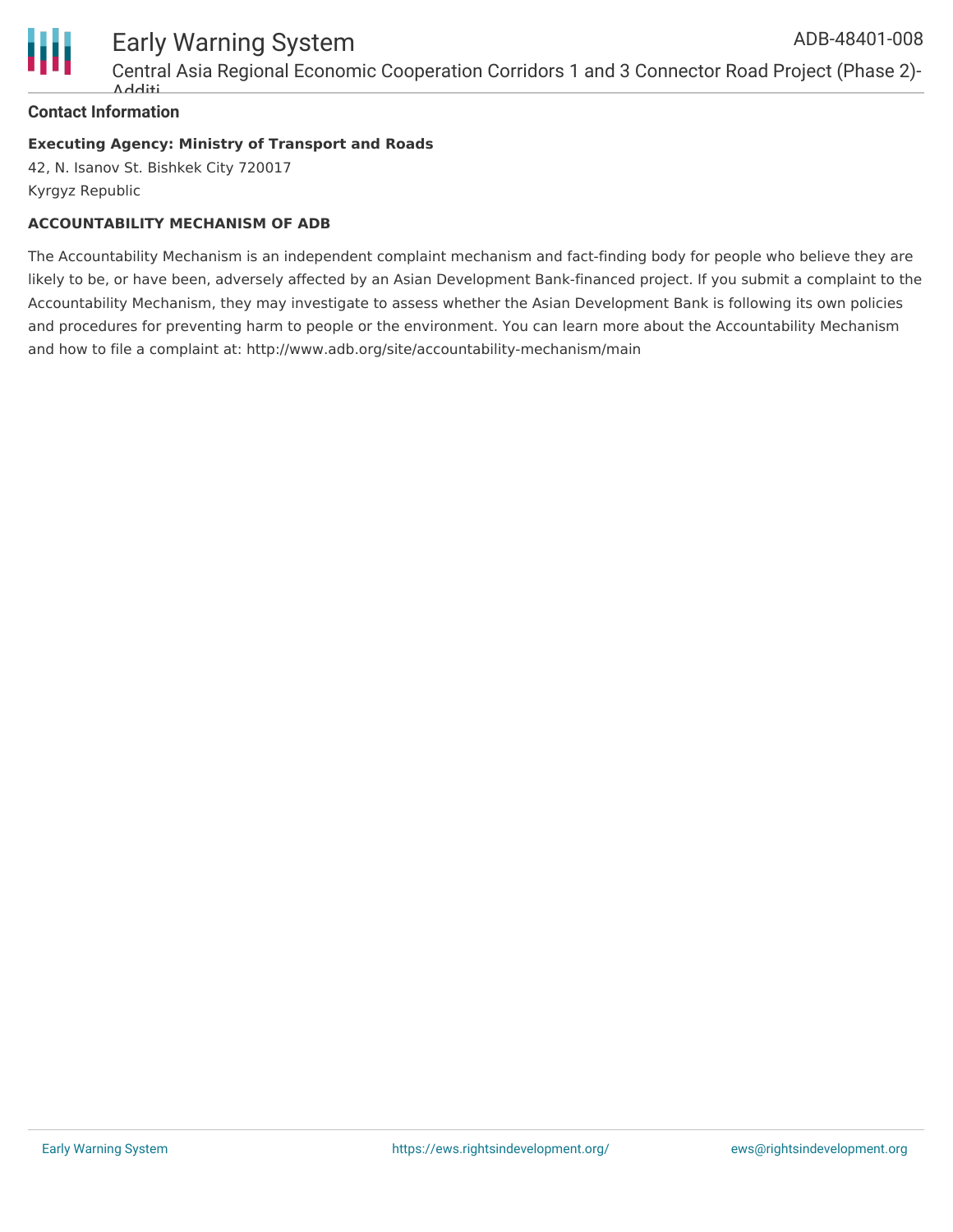Central Asia Regional Economic Cooperation Corridors 1 and 3 Connector Road Project (Phase 2)- Additi

#### **Bank Documents**

- CAREC Corridors 1 and 3 Connector Road Project Additional Financing: Balykchy Initial [Environmenta](https://ewsdata.rightsindevelopment.org/files/documents/08/ADB-48401-008_AHccG8O.pdf) [\[Original](https://www.adb.org/projects/documents/kgz-48401-008-iee-2) Source]
- CAREC Corridors 1 and 3 Connector Road Project Additional Financing: Balykchy Initial [Environmenta](https://ewsdata.rightsindevelopment.org/files/documents/08/ADB-48401-008_VuTmNwW.pdf) [\[Original](https://www.adb.org/projects/documents/kgz-48401-008-iee) Source]
- CAREC Corridors 1 and 3 Connector Road Project Additional [Financing:](https://ewsdata.rightsindevelopment.org/files/documents/08/ADB-48401-008_ymojySs.pdf) Kochkor Epkin Initial Envir [\[Original](https://www.adb.org/projects/documents/kgz-48401-008-iee-0) Source]
- CAREC Corridors 1 and 3 Connector Road Project Additional [Financing:](https://ewsdata.rightsindevelopment.org/files/documents/08/ADB-48401-008_Cv0wtqG.pdf) Kochkor to Epkin Initial Envi [\[Original](https://www.adb.org/projects/documents/kgz-48401-008-iee-1) Source]
- CAREC Corridors 1 and 3 Connector Road Project Additional [Financing:](https://ewsdata.rightsindevelopment.org/files/documents/08/ADB-48401-008_x0n4jYL.pdf) Phase 2 (Section 1 and Sectio [\[Original](https://www.adb.org/projects/documents/kgz-48401-008-rp-1) Source]
- CAREC Corridors 1 and 3 Connector Road Project Additional Financing: Sections 1 and 2A [Resettlemen](https://www.adb.org/projects/documents/kgz-48401-008-rp) [Original Source]
- Central Asia Regional Economic [Cooperation](https://www.adb.org/projects/documents/kgz-48401-008-rrp) Corridors 1 and 3 Connector Road Project (Phase 2) Addi [Original Source]
- Central Asia Regional Economic [Cooperation](https://www.adb.org/projects/documents/kgz-48401-008-pam) Corridors 1 and 3 Connector Road Project (Phase 2) Addi [Original Source]
- Central Asia Regional Economic [Cooperation](https://www.adb.org/projects/documents/kgz-48401-008-pp) Corridors 1 and 3 Connector Road Project (Phase 2) Addi [Original Source]
- Climate Change [Assessment](https://ewsdata.rightsindevelopment.org/files/documents/08/ADB-48401-008_hHrtJyb.pdf) [\[Original](https://www.adb.org/projects/documents/kgz-48401-008-rrp) Source]
- [Contribution](https://ewsdata.rightsindevelopment.org/files/documents/08/ADB-48401-008_HPmOsnK.pdf) to the ADB Results Framework [\[Original](https://www.adb.org/projects/documents/kgz-48401-008-rrp) Source]
- Country Economic [Indicators](https://ewsdata.rightsindevelopment.org/files/documents/08/ADB-48401-008_ByvZMq7.pdf) [\[Original](https://www.adb.org/projects/documents/kgz-48401-008-rrp) Source]
- [Development](https://ewsdata.rightsindevelopment.org/files/documents/08/ADB-48401-008_JtVNfcm.pdf) Coordination [\[Original](https://www.adb.org/projects/documents/kgz-48401-008-rrp) Source]
- [Economic](https://ewsdata.rightsindevelopment.org/files/documents/08/ADB-48401-008_SH9wIJe.pdf) and Financial Analysis [\[Original](https://www.adb.org/projects/documents/kgz-48401-008-rrp) Source]
- Grant Agreement (Special [Operations\)](https://www.adb.org/sites/default/files/project-documents/48401/48401-008-grj-en.pdf) for Grant 0621-KGZ: CAREC Corridors 1 and 3 Connector Road Proj
- Initial [Environmental](https://ewsdata.rightsindevelopment.org/files/documents/08/ADB-48401-008_FIVZVZQ.pdf) Examination [\[Original](https://www.adb.org/projects/documents/kgz-48401-008-rrp) Source]
- Loan Agreement (Ordinary Operations [\[Concessional\]\)](https://www.adb.org/sites/default/files/project-documents/48401/48401-008-lna-en.pdf) for Loan 3730-KGZ: CAREC Corridors 1 and 3 Conne
- Project [Administration](https://www.adb.org/projects/documents/kgz-48401-008-rrp) Manual
- Project [Disclosure](https://ewsdata.rightsindevelopment.org/files/documents/08/ADB-48401-008.pdf) PDF [\[Original](https://www.adb.org/printpdf/projects/48401-008/main) Source]
- [Resettlement](https://ewsdata.rightsindevelopment.org/files/documents/08/ADB-48401-008_vEalssU.pdf) Plan [\[Original](https://www.adb.org/projects/documents/kgz-48401-008-rrp) Source]
- Risk Assessment and Risk [Management](https://ewsdata.rightsindevelopment.org/files/documents/08/ADB-48401-008_qrvNDQS.pdf) Plan [\[Original](https://www.adb.org/projects/documents/kgz-48401-008-rrp) Source]
- Sector [Assessment](https://ewsdata.rightsindevelopment.org/files/documents/08/ADB-48401-008_oUuzOiv.pdf) (Summary): Transport [\[Original](https://www.adb.org/projects/documents/kgz-48401-008-rrp) Source]
- Summary of Project [Performance](https://ewsdata.rightsindevelopment.org/files/documents/08/ADB-48401-008_GaL9cEa.pdf) [\[Original](https://www.adb.org/projects/documents/kgz-48401-008-rrp) Source]
- Summary Poverty [Reduction](https://ewsdata.rightsindevelopment.org/files/documents/08/ADB-48401-008_yODxAb3.pdf) and Social Strategy [\[Original](https://www.adb.org/projects/documents/kgz-48401-008-rrp) Source]